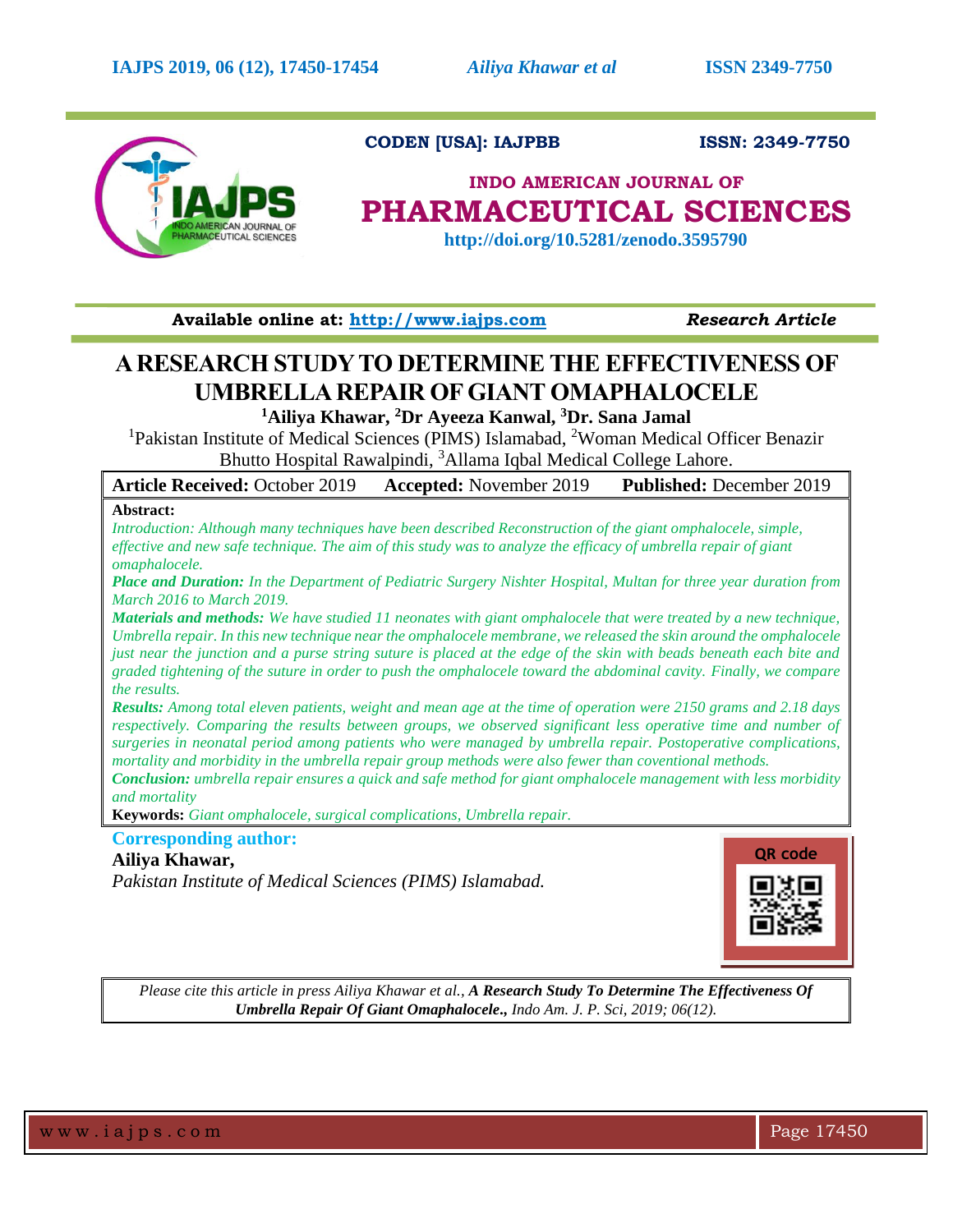# **INTRODUCTION:**

Omphalocele is one of the defects of the abdominal wall in which abdominal contents herniate through the defect in to the umbilical cord. The term giant omphalocele is used identify an omphalocele neither repaired by facial nor by flap of the skin. Patient with giant omphalocele in which usually part of the liver protrudes into the sac and worse results are expected more often because of accompanying anomalies. Management of giant omphalocele a difficulty in pediatric surgery and various procedures are recommended which includes reconstructive surgery with skin flaps and grafts, conservative management by antiseptics, stage repair with Silo or using tissue expanders or even prosthetic materials like Gore-tex patch. Given the high frequency long-term or multiple anomalies Staged procedures are risky in these cases. The most traditional methods of treating mortality giant omphalocele associated with infectious complications, sepsis, respiratory failure, hemodynamic compromise, devotion and disability Above to close the stomach reasons, we present a new technique in this study Called "Umbrella repair" for better management It is hard.

# **MATERIALS AND METHODS:**

This study was held in the Department of Pediatric Surgery Nishter Hospital, Multan for three year duration from March 2016 to March 2019.

All giant cases Omfalocele admitted in pediatric surgery department from 2016 to 2019 were selected and were offered this new modified method and included in this study after taking informed consents. The informed consent in this study was taken. They were free to choose other methods observed from other colleagues in the same department. The purpose of this technique was to cover the giant omphalocele with the native skin without removing the omphalocele membrane as a natural barrier. The expected benefits of our new technique: incidence of sepsis and dissociation, prostheses the material is not used and the natural barrier remains inside place. Also, short working time, quick postoperative healing and less abdominal complications. These are other positive aspects. Abdominal pressure Adjustable during and after work. Skin folds created during the purse suture make the skin more stable and hard, like umbrella spokes. This may facilitate gradually spontaneous organ reduction after operation maintaining the natural lining of viscera in place. We compare all the data contained surgery time, number of operations, after the operation; complications and mortality among patients treated with conventional methods.

# **Technique:**

It is simple, fast and easy to do. The skin around the omphalocele membrane is released just near the junction with the sac and keep the omphalocele membrane in place, undermining the skin as thick as possible, just over the fascia, leaving the abdominal wall fascia intact. Safe skin length separated by 5-6 centimeters. Then a purse string suture is placed at the edge of the skin with 2-0 nylon or Prolene suture with beads beneath each bite to prevent skin necrosis. The last step is gradual tightening of the suture in order to push the omphalocele toward the abdominal cavity, and covering the sac with native skin as much as possible being careful in order to prevent inadvertent increase of intra-abdominal pressure. We pass the Foley at the beginning of the operation and measured the intra-abdominal pressure at the end of operation after instillation of 10 cc normal saline. During the operation and at the time of skin repair we also monitored the intra-abdominal pressure by checking free infusion of intravenous fluid and also by checking respiratory positive pressure during ventilation support. We considered slow intravenous infusion or peak inspiratory pressure more than 25 cm H2O as prone to abdominal compartment syndrome. At the end of operation, all patients were transferred to NICU full paralyzed and under respiratory support with a fixed Foley for monitoring of the post-operative course. Intra-abdominal pressure higher than 20 was considered as abdominal compartment syndrome and demanded for loosening of skin flap Figure 2.

#### **RESULTS:**

On average, we operated on eleven patients the age at the time of surgery was  $2.18 \pm 0.87$  days and Average weight  $2150 \pm 450.55$  grams. Seven Cases (63.6%) are men and 4 cases (36.4%) woman. The average area of the defect compared to the total area of the abdomen the area was  $70.9 \pm 8.31\%$ . The most common complication in our study abdominal compartment syndrome in 5 cases (45.5%). Purse string suture was loosened slightly to relieve the abdominal pressure. This the method was effective in all cases and Planted after a few days. The remaining six patients. No complications were noted after the first session of operation and the average operation time was  $32.54 \pm$ 11.6 minutes and average number of operations in the neonatal period 1.1 (only one case required a partial restart due to lobe necrosis) Support for postoperative ventilation was maintained for 7.63  $\pm$  8.4 days, the minimum duration of postoperative ventilation was 2 days, and the maximum support for postoperative ventilation was 32 days. Five patients had concomitant malformations and VSD was present in 4 cases (36.4%) and TOF was present in 1 case (9.1%). One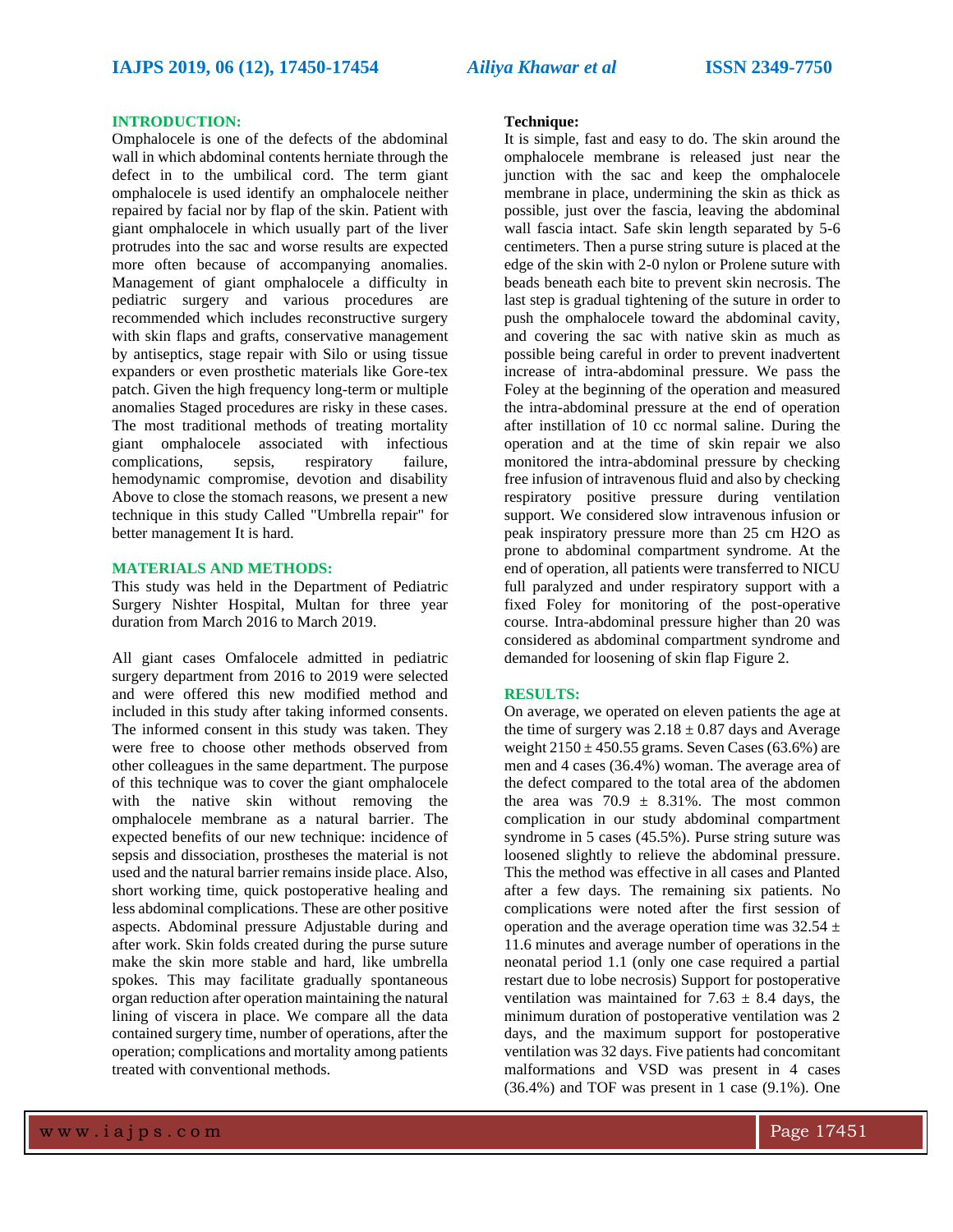poor rotation was also diagnosed and the second surgery corrects the abdominal hernia in a newborn with a very low birth weight. There were two deaths because of serious heart problems. Mortality Series of umbrella repairs amounted to 27.3%. Finally we

compared our data with 15 giant omphalocele cases who were treated by conventional approaches such as conservative treatment, silo closure or other procedures. Table 1.

| Table 1: Comparison of results between umbrella repair and conventional approach in giant omphalocele |  |  |
|-------------------------------------------------------------------------------------------------------|--|--|
|-------------------------------------------------------------------------------------------------------|--|--|

| <b>Index</b>                 | Umbrella repair $(n=11)$ | Conventional repair (n=15) | <b>P</b> Value |
|------------------------------|--------------------------|----------------------------|----------------|
| Sex (M/F rate)               | 7.4(1.75)                | 8.7(1.14)                  | 0.726          |
| Age $(GA)$                   | $2.18 \pm 0.87$          | $2.45 \pm 1.09$            | 0.352          |
| Weight                       | $2150\pm450.5$           | $2342 \pm 822.6$           | 0.773          |
| Abdominal wall defect %      | $70.9 \pm 8.31\%$        | $64.8 \pm 11.53\%$         | 0.124          |
| Operative time               | $32.54 \pm 11.6$         | $51.07 \pm 23.2$           | < 0.05         |
| Number of operations         | $1.1 \pm 0.3$            | $1.62 \pm 0.95$            | < 0.05         |
| Ventilation support time     | $7.63 \pm 8.4$           | $9.02 \pm 7.2$             | 0.073          |
| Posto perative Complications | 45.50%                   | 66.60%                     | 0.249          |
| Mortality                    | 27.30%                   | 33.30%                     | 0.551          |

Until now, secondary closure was performed in 6 patients (at the time of surgery), and the average age of patients in the second procedure was 9 months. The defect was repaired using Mersilene mesh in 2 cases, and the original closure was obtained in 4 children. The late complication observed in our observation was the incarceration of the liver in the omphalocele sac. This patient had an esophageal hernia, and during the second surgery we observed a thick ring with hepatic prolapse at the edge of the abdominal wall defect. Pathological studies in the ring sample showed results consistent with epidermal cysts.

### **DISCUSSION:**

The main goal in treating babies with congenital abdominal wall defects is to reduce internal organs and close defects. Sometimes this may not be possible due to the size of the defect, loss of abdominal area, risk of compartment syndrome, venous return or respiratory failure. On the other hand, related irregularities can prevent surgery. In addition, delayed primary closure with silo or prosthesis material can be complicated due to infection and dissociation that may require removal of the prosthesis. To tackle these common problems, covering the defect is a real challenge. It should be remembered that the priority is to cover exposed internal organs. In this study, we decided to create a new method of treating giant omphalocele with a small number of complications.

The biggest advantage of this method with natural visceral covering (amniotic membrane) Gradual and controlled skin closure. The expected benefits of our new pseudo-technique may have less sepsis and detachment, given dentures the unused and natural barrier remains in place, crosses operational time, fast recovery time after surgery and less abdominal syndrome regulated during and after abdominal pressure job. Skin folds formed during sewing Thanks to these methods, the skin becomes more stable and harder just like a radio with an umbrella and it can facilitate Gradual spontaneous reduction of postoperative organs keep the natural lining of the viscera in place. Gross recommends maximum regional skin covers flexible abdominal wall element: late closure of the fascia into the abdomen expands enough to make a hernia viscera.2 That's why we use leather hats to cover the internal organ, including beads between the bag rope Flap strengthening seams. The postoperative period was compared with literature morbidity and mortality among our patients acceptable. umbrella repair and conventional approaches Both groups were almost equal in terms of demographic characteristics and the size of the defects. Significantly shorter surgery time and number of operations neonatal period, postoperative complications, Incidence and mortality in the umbrella repair group. However, the differences are not significant, probably due to the small number of cases.

# **CONCLUSION:**

umbrella repair is quick and safe the method of managing huge omphalocele with acceptable results and low morbidity and mortality.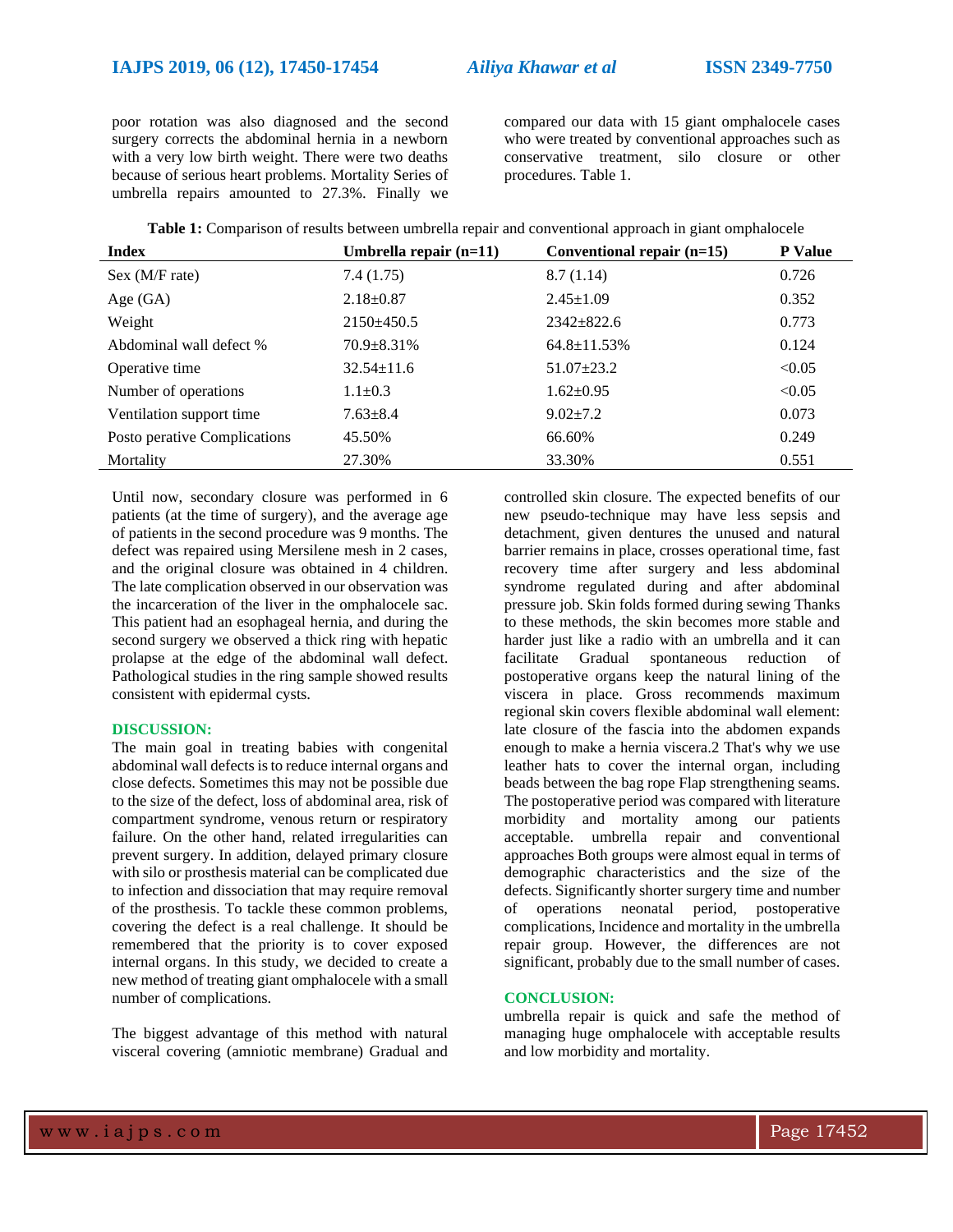

**Figure 1:** different steps of our method, Umbrella repair of giant omphalocele

**Figure 2:** different steps of secondary abdominal wall repair in a patient with liver incarceration in abdominal wall defect



### **REFERENCES:**

- 1. Reghunath, Anjuna, Rohini Gupta Ghasi, and Ankita Aggarwal. "Unveiling the tale of the tail: an illustration of spinal dysraphisms." *Neurosurgical Review* (2019): 1- 18.
- 2. Nordback, Panu. "Natural and synthetic biomaterials for epithelial repair: Skin and urethral regeneration." (2019).
- 3. Gripp, Karen W., and Katherine A. Rauen. "Costello syndrome." In *GeneReviews®[Internet]*. University of Washington, Seattle, 2019.